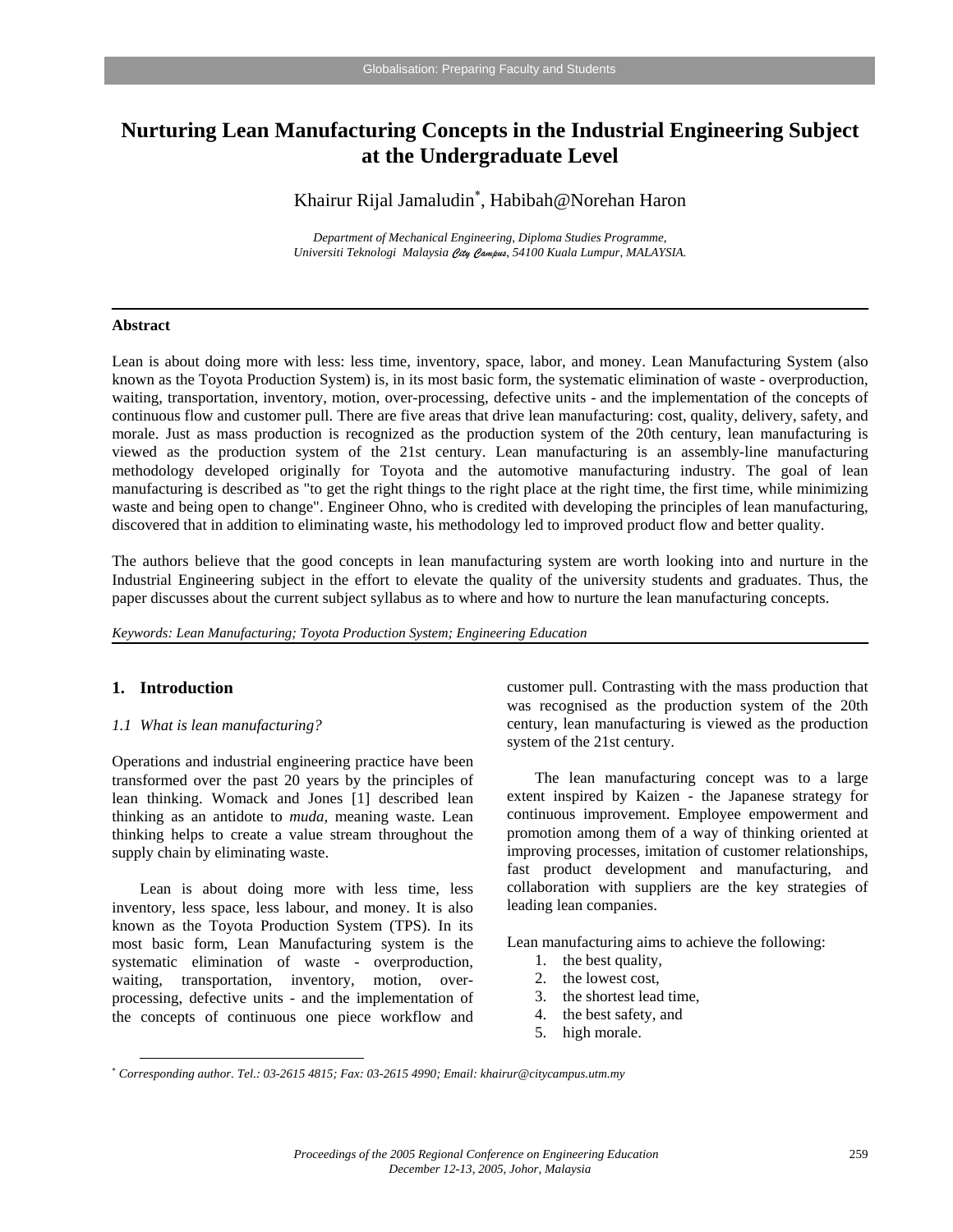#### *1.2 Why Lean Manufacturing?*

The Lean Manufacturing or the Toyota Production System is a unique approach to manufacturing. From literature [2], Taiichi Ohno, founder of the TPS says that:

*All we are doing is looking at the time line from the moment the customer gives us an order to the point when we collect the cash. And we are reducing that time line by removing the non-value-added wastes. (Ohno, 1998)* 

Toyota developed the production system after World War II, at which time the economic crisis in Japan was in chaos. While Ford and GM in the United States used mass production, economies of scale, and big equipment to produce as many as possible, and as cheaply as possible, Toyota's market was small. Toyota needs flexibility to produce a variety of vehicles on the same production lines to satisfy its customers. Thus Toyota make a critical discovery by making the lead time short and focusing on keeping production lines flexible, and getting higher quality, better customer responsiveness, better productivity and better utilization of equipment and space.

In March 2003, Toyota earns USD 8.13 billion – larger than the combined earnings of the Big 3 (GM, Chrysler, and Ford). Its net profit margin is 8.3 times higher than the industry average. While the Big 3 stock prices were falling in 2003, Toyota shares had increased 24% over 2002. In August 2003, for the first time Toyota sold more vehicles in North America than one of the Big 3 automakers (Chrysler). With the TPS, Toyota has the fastest product development process in the world. New cars and trucks take 12 months or less to design, while competitors take two or three years. Toyota peers and competitors throughout the world make Toyota as their benchmark for high quality, high productivity, manufacturing speed, and flexibility. [2]

Toyota also has astounding quality reputation. Customers know that they can count on their Toyota vehicles to work right the first time and keep on working, while most US and European automotive companies produce vehicles that may work when new but almost certainly will spend time in the shop in a year or so. In 2003, Toyota recalled 79% fewer vehicles in the U.S. than Ford and 92% fewer than Chrysler. [2]

Figure 1 shows the lean manufacturing system or also known as the TPS house diagram, it has become one of the most recognizable symbols in modern manufacturing. As stated earlier, the goals of lean manufacturing as achieving the best quality, lowest cost, and shortest lead time, is indicated as the roof in Figure 1. There are two outer pillars; just-in-time and *jidoka*, which in essence mean never letting a defect pass into the next station and freeing people from machines. The centre of the system is people. Various fundamental elements in lean manufacturing include the need for standardised, stable, reliable processes and also, *heijunka*, which means levelling out the production schedule in both volume and variety. *Heijunka* is important to keep the system stable and to allow minimum inventory.



Figure 1. The Lean Manufacturing (Toyota Production System (TPS)). Source: Ref. [2] page 33.

Each element of the house is important, but the way how it is reinforced is more important. Just-in-time (JIT) is about removing as much as possible the inventory used to buffer operations against problems that may occur in production. This reinforces *jidoka* which halts the production process. This indicate that workers must fix the problems immediately and urgently to resume production.

In lean manufacturing, people must be trained and educated to see waste and solve problems at the root cause by repeatedly asking why the problems really occurs. Problem solving is at the actual place to see what is really going on (*genchi genbutsu*). [2]

The lean manufacturing goals as shown in Figure 1 are the positive values that lead to the development of excellent and successful people. Lean thinking will not come on its own. The authors feel that, lean thinking needs to be developed and nurtured especially in engineering graduates. Industrial Engineering subject has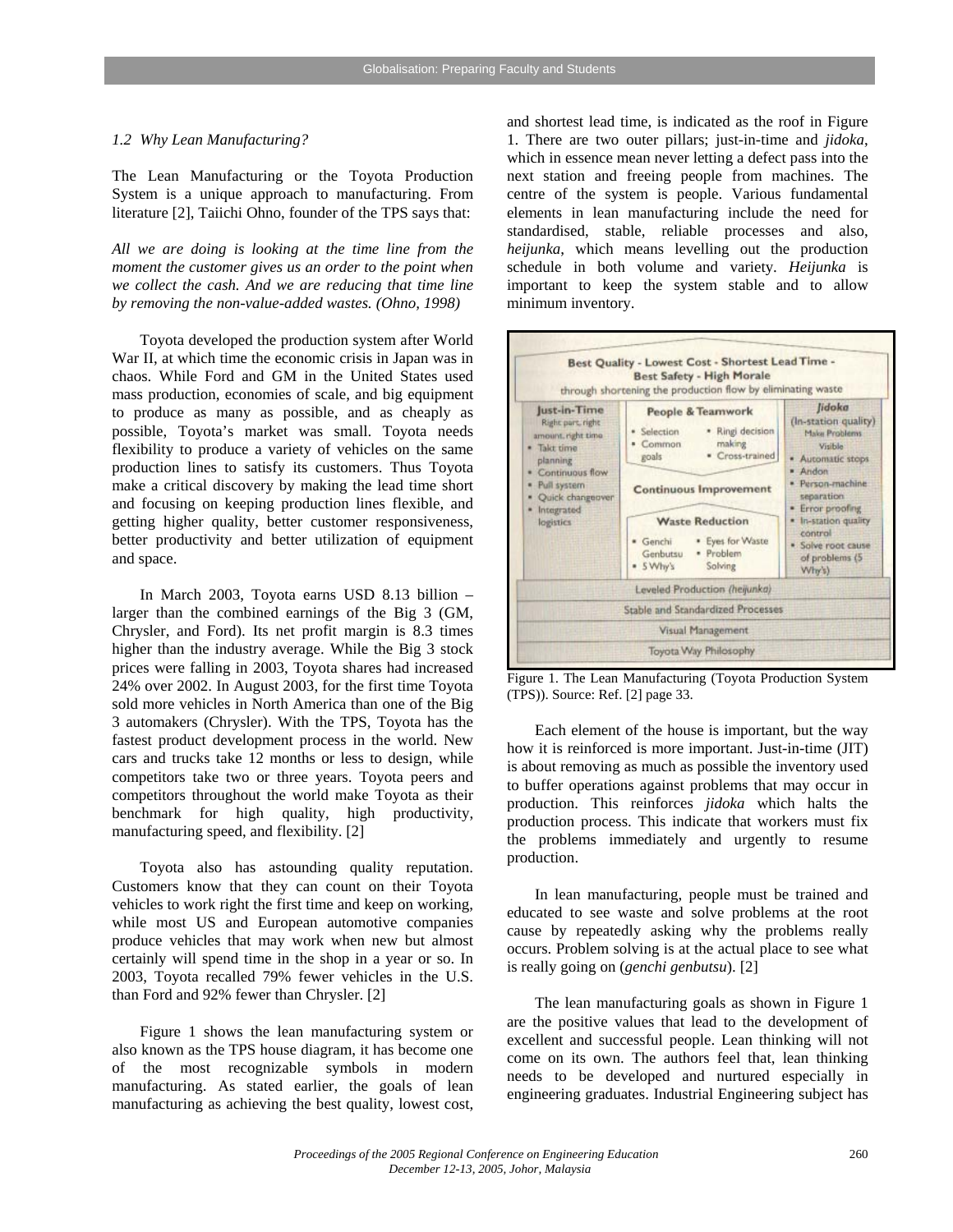been identified as a platform where lean thinking and lean philosophy can be nurtured in the students. The authors have identified several benefits to the students which include the acquiring of problem solving skills, multi tasking, work smart attitude, continuous improvement thinking, ready to take challenge spirit, team working skills, cost consciousness and learning by doing. These benefits are inline with the attributes of University Technology Malaysia graduates.

*Genchi genbutsu* (go and see for yourself to thoroughly understand the situation) will develop student's mentality to solve problems to the root cause rather than theorising on the basis of what other people or the computer screen tells. At the same time, students are also encouraged to make decision slowly by consensus, thoroughly considering all options; implement decision rapidly. That lean philosophy is called *nemawashi*, a process of discussing problems and potential solutions with all those affected, to collect ideas and get agreement on a path forward. The consensus process, though time consuming, helps broaden the search for solutions, and once the decision is made, the implementation is done quickly. Lean manufacturing also values ideas. This method of problem solving is one of the lateral thinking techniques and also encourages good team working as every body are able to express their voice in solving problems. The one-piece flow manufacturing principle also drives to a problem solving technique. Teruyuki Minoura, former President of Toyota Manufacturing, North America said that "*If some problem occurs in onepiece flow manufacturing then the whole production line stops. In this sense it is a very bad system of manufacturing. But when production stops everyone is forced to solve the problem immediately. So the team members have to think, and through thinking team members grow and become better team members and people.* [2]

Toyota leaders truly believe that if they create the right process the result will follow. This whole production line stops when there is a problem, and it resume until the team members fix the problem, is called *jidoka.* This develops quality consciousness and will help to find the root cause of the problems and able to bring problems to the surface. This also tells the students that to be excellent and success professionals they have to be multitasked, not only too specialised in specific areas. Fast action to solve problems is needed.

The lean manufacturing philosophies lead to produce smart young professionals. The continuous improvement (*Kaizen*) that incorporated with the people and team working improvement as well as the waste reduction lead to educate the young professionals to always think on improvement, getting the works done with minimal cost and effort in their every day life. *Kaizen* will also nurture spirits to take challenge to the young professionals. The authors believed *Kaizen* can produce problem hunter professionals instead. A problem hunter professional is a professional who always hunting for problems rather than just sitting behind the desk.

Mr Kiichiro's father, Mr Sakichi Toyoda who is the architect of the lean manufacturing, gave challenge to his son just after graduating in Mechanical Engineering from the prestigious Tokyo Imperial University; he gave his son a major project in his life. He asked his son to take the project as a challenge and told him that "*Everyone should tackle some great project at least once in their life. I devoted most of my life to inventing new kinds of looms. Now it is your turn. You should make an effort to complete something that will benefit society.* [3] Then finally Kiichiro becomes the founder of Toyota Automotive Company. The company was grown on his father's philosophy.

Despite the formal education he obtained from the University, he followed his father footsteps of learning by doing. This is another lean manufacturing philosophy. Shoichiro Toyoda, his son described his father, Kiichiro Toyoda as a genuine engineer who: "…*gave genuine thought to an issue rather than rely on intuition. He always liked to accumulate facts. Before he made the decision to make an automobile engine he made a small engine. The cylinder block was the most difficult thing to cast, so he gained a lot of experience in that area and, based on the confidence he then had, he went ahead".* [3] This encouraged the problem based learning for the Industrial Engineering subject. Students learn the subject by solving the problems. From problems, they are able to derive the concept and theories of the subject.

The 5 S activity in the lean manufacturing; sort, stabilise, shine, standardise and sustain will also produce good working habits thus lead to the quality people. Students who take this subject are also nurtured with this culture.

All those positive elements should mate together and house as a system. The system is expected to help students to be a charismatic future leader in industries. The current President of the Toyota Motor Corporation, Fujio Cho said that "*Many good American companies have respect for individuals, and practice kaizen and other TPS tools. But what is important is having all the elements together as a system. It must be practiced every day in a very consistent manner-not in spurts-in a concrete way on the shop floor.*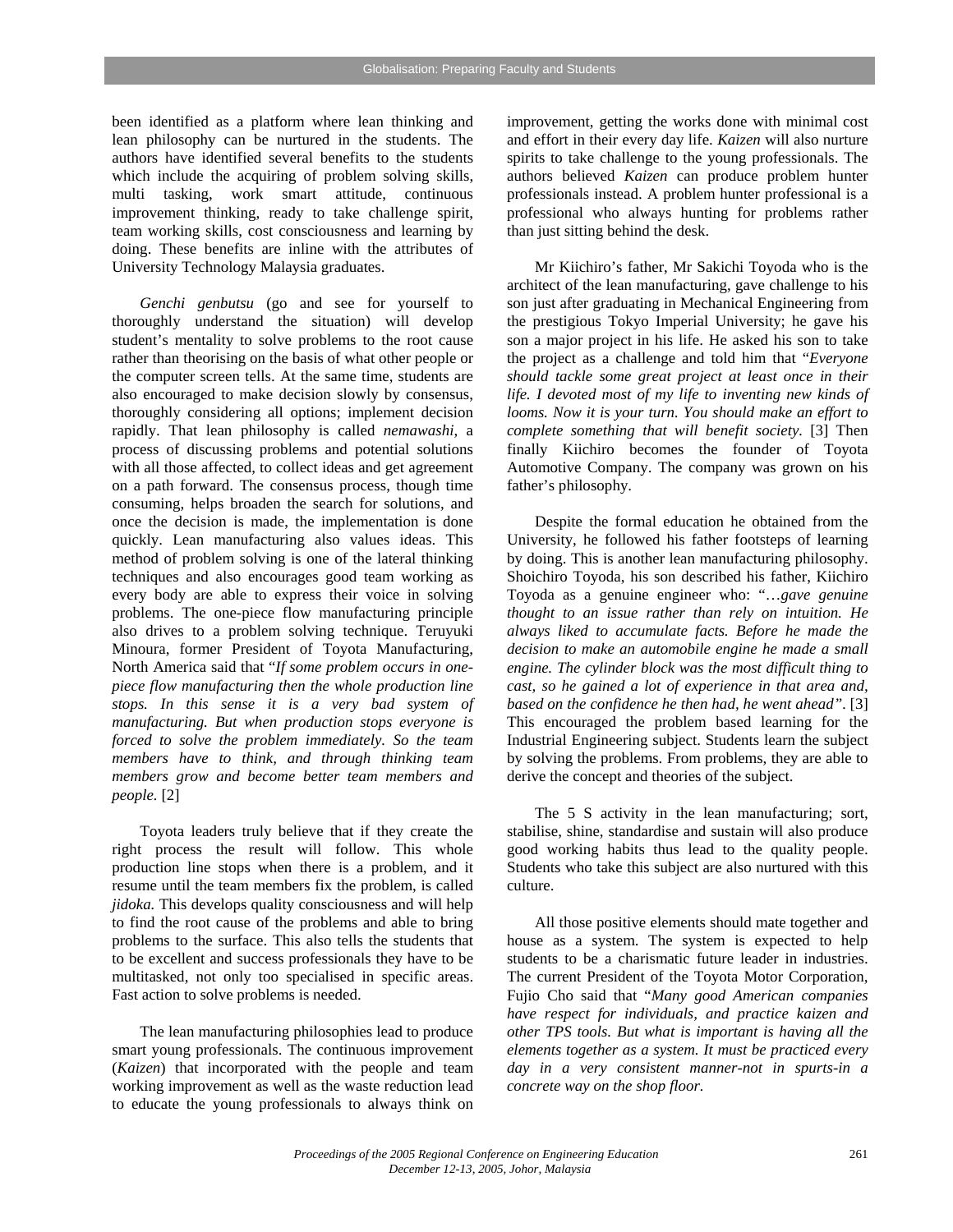## **2. The IE syllabus – now and future**

Table 1 shows the topics currently being covered in the Industrial Engineering (IE) subject. The subject itself is about productivity and quality. Productivity is about doing the right things and doing them right, or in other words, doing work effectively and efficiently. So, it is all about doing more with less time, less inventory, less space, less labour, less rework and less financial burden. Or in other words, productivity is about having more output out of lower inputs or using fewer resources.

Quality is about getting it right the first time, every time. It is about supplying or providing goods and services that meet the specifications. Basically it is about making the 'customers' satisfied, or in other words providing products or services that can be stamped as 'satisfaction guaranteed'. The customers on the other hand can be the external ones or the internal customers such as the downstream processes in a manufacturing plant.

Having these definitions of productivity and quality, the IE subject aims to provide to the students the techniques available in running a productive organization. Therefore, each topic in the syllabus includes tools and techniques to improve the productivity, applicable to both the manufacturing and service industries.

Table 1. Industrial Engineering syllabus

| Topic | raoic 1. muusunai Engineering synabus<br><b>Content</b> |  |  |
|-------|---------------------------------------------------------|--|--|
| 1.    | <b>Introduction To Industrial Engineering</b>           |  |  |
|       | The Development of Engineering Field                    |  |  |
|       | <b>Industrial Engineering</b>                           |  |  |
|       | <b>Organization Structure</b>                           |  |  |
| 2.    | <b>Manufacturing</b>                                    |  |  |
|       | Introduction                                            |  |  |
|       | Manufacturing System                                    |  |  |
|       | Manufacturing Engineering                               |  |  |
|       | <b>Manufacturing Processes</b>                          |  |  |
| 3.    | <b>Facilities Planning &amp; Design</b>                 |  |  |
|       | Introduction                                            |  |  |
|       | Location                                                |  |  |
|       | <b>Facilities Layout</b>                                |  |  |
|       | <b>Materials Handling</b>                               |  |  |
|       | <b>Work Study</b>                                       |  |  |
| 4.    | Introduction                                            |  |  |
|       | Method Study                                            |  |  |
|       | Time Study/Work Measurement                             |  |  |

| 5. | Ergonomic                              |  |
|----|----------------------------------------|--|
|    | Introduction                           |  |
|    | Anthropometrics Data                   |  |
|    | Ergonomic Study                        |  |
| б. | <b>Production Planning And Control</b> |  |
|    | Introduction                           |  |
|    | Forecasting                            |  |
|    | Planning And Scheduling                |  |
|    | <b>Inventory Management</b>            |  |
|    | Just In Time Philosophy (JIT)          |  |
| 7. | <b>Project Management</b>              |  |
|    | Introduction                           |  |
|    | Project Scheduling                     |  |
|    | Project Management Technique           |  |
| 8. | <b>Quality Control</b>                 |  |
|    | Introduction                           |  |
|    | <b>Statistical Quality Control</b>     |  |
|    | <b>Total Quality Management</b>        |  |
| 9. | <b>Productivity</b>                    |  |
|    | Introduction                           |  |
|    | Productivity Measurement               |  |
|    | Productivity Improvement               |  |

Table 2 below compares several concepts of lean manufacturing (LM) with the current Industrial Engineering syllabus. Each concept is briefly defined in the 'LM Concept' column, and the topics in IE which nurture the particular LM concept are discussed in the 'IE Topics' column. The IE topics are described based on the current syllabus and also the intended future focus and addition to the syllabus.

Table 2. Lean Manufacturing (LM) concept versus Industrial Engineering (IE) syllabus

| <b>LM</b> Concept              | <b>IE Topics</b>                              |
|--------------------------------|-----------------------------------------------|
| <i>jidoka</i> , which involves | Topic 9: Quality Control which                |
| immediately responding to      | includes sub-topics such as quality           |
| abnormalities in a process,    | inspection and statistical process            |
| driving to the root cause of   | control tools, such as <i>Ishikawa</i> / fish |
| the problem and preventing     | bone diagram, check list, Pareto              |
| recurrence - all of which      | analysis, and quality control charts.         |
| ensures quality is built into  | Currently, the students are taught to         |
| each process step.             | build and do analyses on quality              |
|                                | control charts (refer to Figure-2) to         |
|                                | check on the process capabilities -           |
|                                | whether or not a process is in or out of      |
|                                | control, stable or otherwise. What            |
|                                | action to take if the data shows a            |
|                                | process is out of control or has a            |
|                                | tendency to go out of control? The            |
|                                | students are also taught to check the         |
|                                | causes of variations that occur in a          |
|                                | process, and to use the statistical           |
|                                | process control tools to aid with the         |
|                                | investigation.                                |
|                                | Proposal for future syllabus: include a       |
|                                | topic on metrology and measurement            |
|                                | equipment with build-in quality               |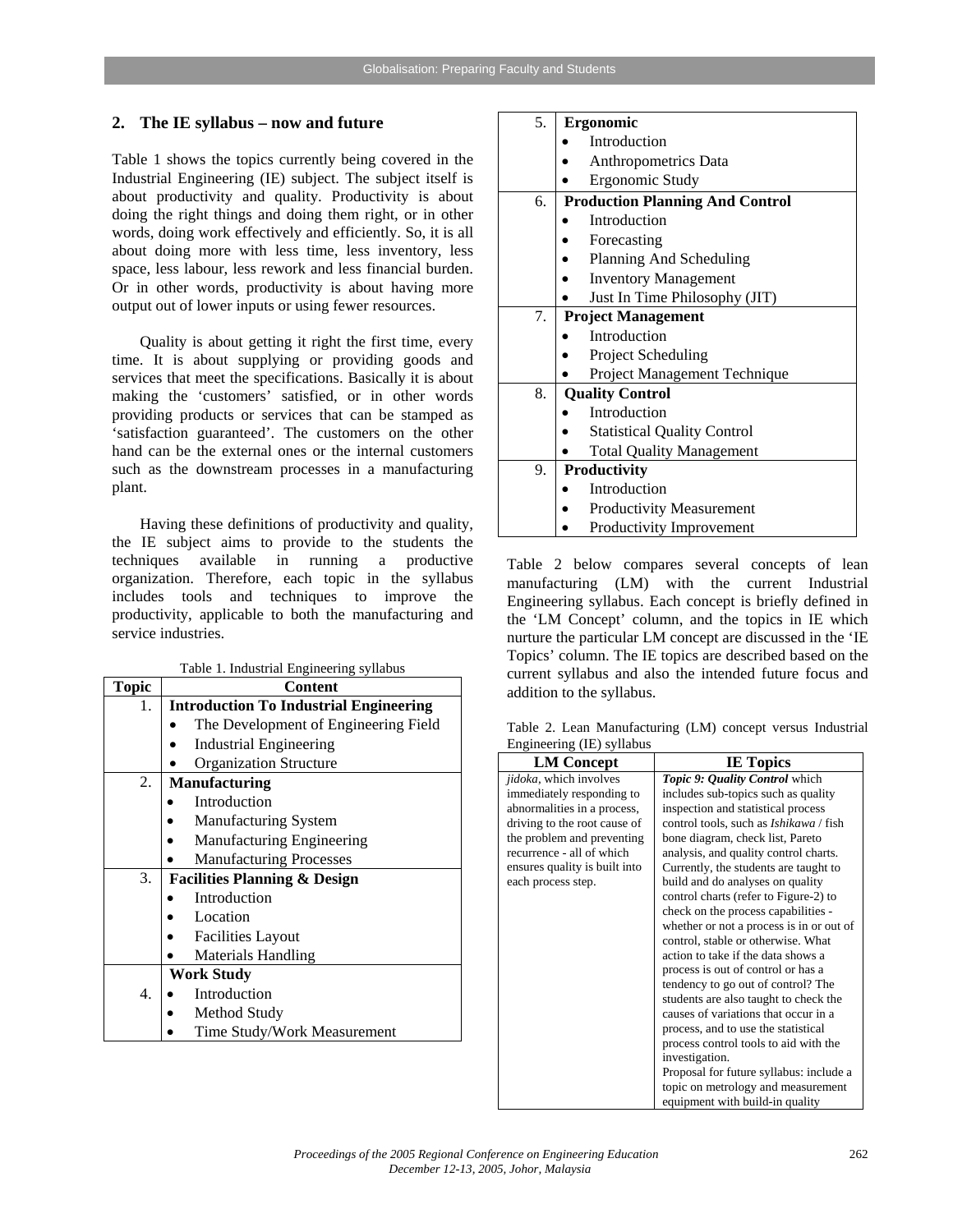#### Globalisation: Preparing Faculty and Students

JIT is a management philosophy of continuous and forced problem solving. Supplies and components are 'pulled' through system to arrive where they are needed and when they are needed. The focus is on the value that is created for the customer, and the elimination of all aspects of waste reduction and ultimate elimination of inventory, over-processing and excessive transportation/material handling. *kaizen*, continuous improvement and *heijunka*, which means leveling of the production volume and variety

inspection capabilities. *Topic 6: JIT.* Currently, only the basic concept and philosophies of JIT are taught in class. The concept such as JIT is a pull system, and examples of *kanban* system application in production are provided. The idea about JIT inventory to eliminate/minimize inventory by exposing actual problems and issues are also discussed in class (refer to Figures 3a and 3b). In future, specific tools that can be used to determine the production schedule and inventory system will be elaborated further. An IE lab that includes works on JIT should also be planned for. This is to simulate the benefits of JIT. Currently, these concepts are covered in *Topic 4: Work Study, Topic 6: Production Planning and Control, Topic 7: Project Management and Topic 9: Productivity.*

Work Study comprises of Method Study and Work Measurement. Method Study deals with standardizing method of doing a job. It involves activities from identifying critical works to study until to continuously maintaining and monitoring new and improved work standard that has been implemented. Meanwhile, Work Measurement is about setting time standards. The standard time is for evaluating workers' or machines' efficiency, scheduling operations, training purposes, continuous improvement, and calculating costs of resources.

Production Planning and Control includes forecasting and production scheduling. Several basic techniques are taught to enable students to make based decisions on cost effective and productive running of a manufacturing organization. Some of the techniques learnt can be used in service industry, as well as day to day life requirement. Proposal for future IE syllabus: to emphasize on JIT production system (for example: production lot size of 1), and to introduce other manufacturing systems, such as the Flexible Manufacturing Systems (FMS).

In Project Management, students are taught to build network diagrams and carry out critical path analysis. For future syllabus enhancement, the topic should include the important relationship between critical path analysis and resource requirements and scheduling.

The topic on Productivity covers

| Use reliable technology         | Topics 8 & 9: Quality and                                                   |
|---------------------------------|-----------------------------------------------------------------------------|
| that serves workers and         | <b>Productivity</b> . To increase productivity                              |
| processes                       | means to do work more effectively                                           |
|                                 | and efficiently. Reliable technology is                                     |
|                                 | one way of achieving productivity and<br>ensuring product quality, although |
|                                 | both productivity and quality are                                           |
|                                 | achievable without major investment                                         |
|                                 | on technology. Currently students are                                       |
|                                 | taught that good quality and high                                           |
|                                 | productivity can be achieved through                                        |
|                                 | the basic principles of human factors.                                      |
|                                 | Technology is used to support people<br>and unless the people are effective |
|                                 | and efficient, technology will be                                           |
|                                 | unreliable and ineffective.                                                 |
| newamashi, slow decision        | Group project and assignments,                                              |
| but fast action, and genchi     | where team work is a must. The                                              |
| <i>genbutsu</i> , where problem | project requires the team to go to                                          |
| solving is done by going to     | industry or any organization to                                             |
| the actual place to see what    | observe the industry/organization                                           |
| is really going on              | current practices, identify problems<br>and suggest solutions using methods |
|                                 | learnt in the subject. Discussions and                                      |
|                                 | group meetings are part of the project                                      |
|                                 | requirement. The final report must                                          |
|                                 | include minutes of group meetings.                                          |
|                                 | The purpose is for the lecturer to                                          |
|                                 | assess the group progress, member's                                         |
|                                 | participation in decision making                                            |
|                                 | (syura), and each member's                                                  |
|                                 | contribution in the project.                                                |

# **Process Control Charts**